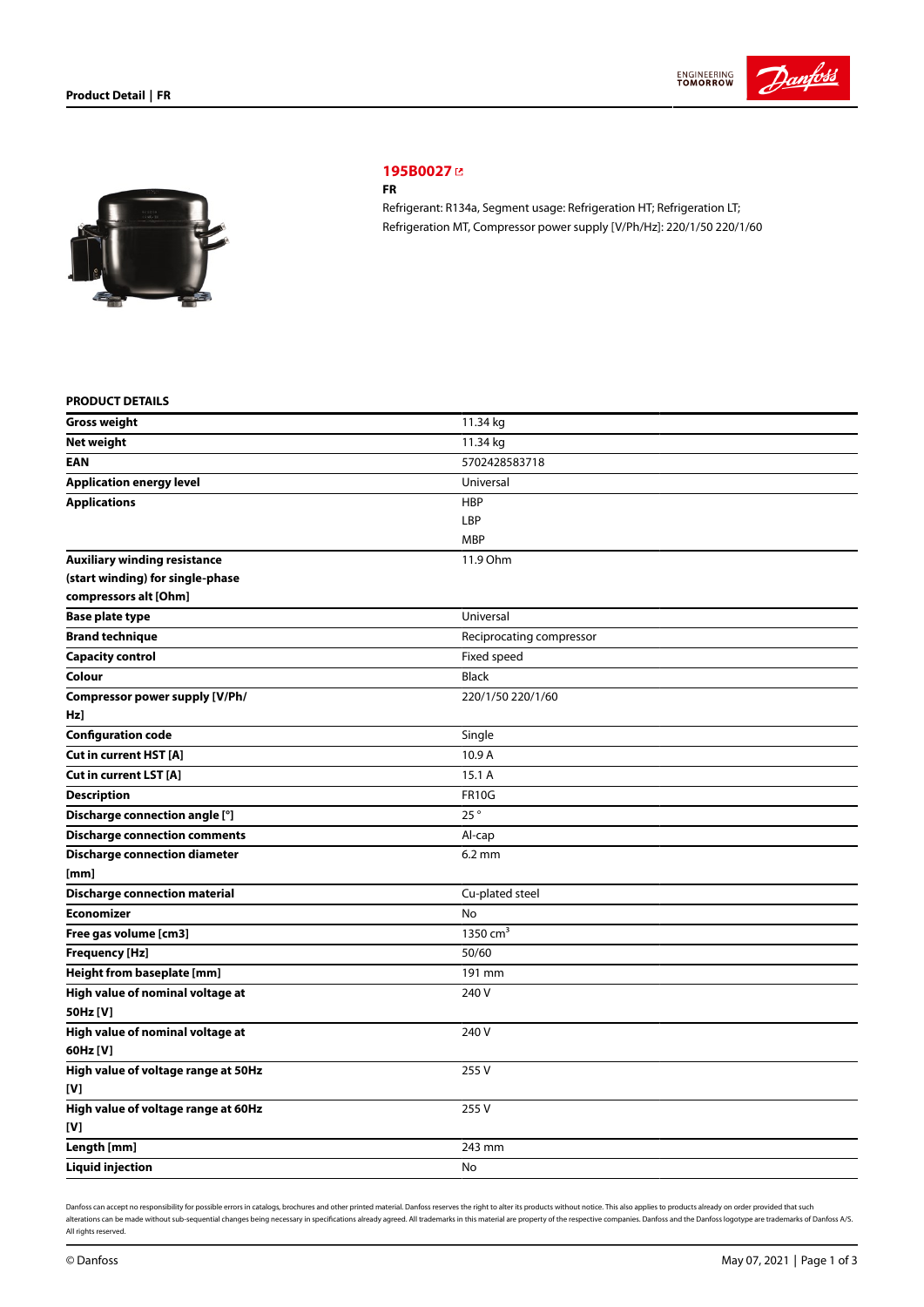



| <b>PRODUCT DETAILS</b>                  |                        |
|-----------------------------------------|------------------------|
| Low value of nominal voltage at         | 220V                   |
| 50Hz [V]                                |                        |
| Low value of nominal voltage at         | 220 V                  |
| 60Hz [V]                                |                        |
| Low value of voltage range at 50Hz      | 187 V                  |
| [V]                                     |                        |
| Low value of voltage range at 60Hz      | 187 V                  |
| [V]                                     |                        |
| LRA HST 60Hz [A]                        | 10.9 A                 |
| <b>LRA HST [A]</b>                      | 10.9 A                 |
| <b>LRA LST [A]</b>                      | 10.5 A                 |
| Main winding resistance for single-     | 7.1 Ohm                |
| phase compressors [Ohm]                 |                        |
| <b>Model number</b>                     | <b>FR10G</b>           |
| Motor type                              | <b>CSIR</b>            |
|                                         | <b>RSIR</b>            |
| No. of phases (compressor)              | 1                      |
| Oil quantity [cm3]                      | 450 $cm3$              |
| Oil type                                | <b>POE</b>             |
| <b>Packing format</b>                   | Single pack            |
| <b>Packing quantity</b>                 | $\mathbf{1}$           |
| <b>Phase</b>                            | $\mathbf{1}$           |
| Process connection angle [°]            | 30°                    |
| <b>Process connection comments</b>      | Al-cap                 |
| Process connection diameter [mm]        | $6.2 \text{ mm}$       |
| <b>Process connection material</b>      | Cu-plated steel        |
| Refrigerant                             | R134a                  |
| Refrigerant charge [kg] [Max]           | 0.9 <sub>kg</sub>      |
| <b>RLA</b>                              | 2.20 A                 |
| Rotational speed at 50Hz [rpm]          | 3000 rpm               |
| Rotational speed at 60Hz [rpm]          | 3600 rpm               |
| <b>Segment usage</b>                    | Refrigeration LT       |
|                                         | Refrigeration MT       |
|                                         | Refrigeration HT       |
| <b>Start capacitor capacitance</b>      | 80 µF                  |
| Suction connection angle [°]            | 30 $^{\circ}$          |
| <b>Suction connection comments</b>      | Al-cap                 |
| <b>Suction connection diameter [mm]</b> | 8.2 mm                 |
| <b>Suction connection material</b>      | Cu-plated steel        |
| Swept volume [cm3]                      | $9.05$ cm <sup>3</sup> |
| <b>Technology</b>                       | Reciprocating          |
| <b>Total height [mm]</b>                | 196 mm                 |
| <b>Type</b>                             | <b>FR</b>              |
| <b>Type designation</b>                 | Compressor             |
| Voltage 50Hz [V]                        | 220 V                  |
| Voltage 50Hz [V] [Max]                  | 240 V                  |
| Voltage 60Hz [V]                        | 220 V                  |
| Voltage 60Hz [V] [Max]                  | 240 V                  |
| Width [mm]                              | 156 mm                 |
| Winding temperature short term          | 135 °C                 |
| $[°C]$ [Max]                            |                        |

Danfoss can accept no responsibility for possible errors in catalogs, brochures and other printed material. Danfoss reserves the right to alter its products without notice. This also applies to products already on order pr alterations can be made without sub-sequential changes being necessary in specifications already agreed. All trademarks in this material are property of the respective companies. Danfoss and the Danfoss logotype are tradem All rights reserved.